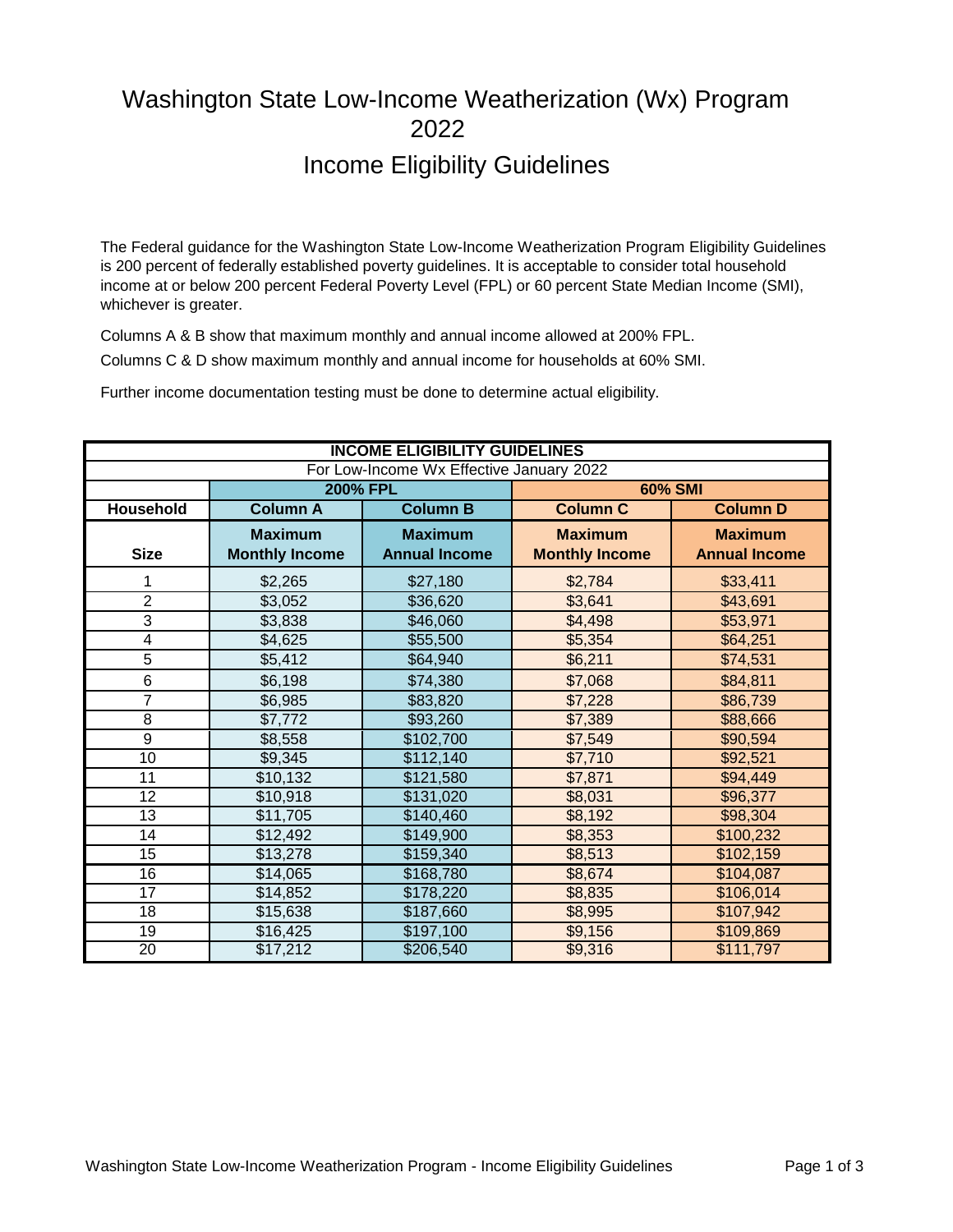| Washington State Low-Income Weatherization Program-Income Eligibility                                                                                                                                                                                                                                                                                                                                                                                                                                                                                      |                                                                                                                                 |          |           |           |           |           |                  | Guidelines - Comparison |           |  |  |  |  |
|------------------------------------------------------------------------------------------------------------------------------------------------------------------------------------------------------------------------------------------------------------------------------------------------------------------------------------------------------------------------------------------------------------------------------------------------------------------------------------------------------------------------------------------------------------|---------------------------------------------------------------------------------------------------------------------------------|----------|-----------|-----------|-----------|-----------|------------------|-------------------------|-----------|--|--|--|--|
|                                                                                                                                                                                                                                                                                                                                                                                                                                                                                                                                                            |                                                                                                                                 | 1 Person | 2 Persons | 3 Persons | 4 Persons | 5 Persons | <b>6 Persons</b> | <b>7 Persons</b>        | 8 Persons |  |  |  |  |
| 200% Federal Poverty Level (FPL) <sup>1</sup>                                                                                                                                                                                                                                                                                                                                                                                                                                                                                                              |                                                                                                                                 | 27,180   | 36,620    | 46,060    | 55,500    | 64,940    | 74,380           | 83,820                  | 93,260    |  |  |  |  |
| 60% State Median Income (SMI) <sup>2</sup>                                                                                                                                                                                                                                                                                                                                                                                                                                                                                                                 |                                                                                                                                 | 33,411   | 43,691    | 53,971    | 64,251    | 74,531    | 84,811           | 86,739                  | 88,666    |  |  |  |  |
| 80% Area Median Income (AMI) <sup>3</sup><br>*****See table below Varies by HUD Metro Area                                                                                                                                                                                                                                                                                                                                                                                                                                                                 |                                                                                                                                 |          |           |           |           |           |                  |                         |           |  |  |  |  |
| FPL - U.S. Department of Health and Human Services (HHS) 2021 Poverty Guidelines<br>Effective: January 12, 2022<br>https://aspe.hhs.gov/poverty-guidelines                                                                                                                                                                                                                                                                                                                                                                                                 |                                                                                                                                 |          |           |           |           |           |                  |                         |           |  |  |  |  |
| Effective: October 1, 2021<br>SMI - HHS 2020 State Median Income Estimates<br>https://www.acf.hhs.gov/sites/default/files/documents/ocs/comm_liheap_im2002smiattachment_fy2021.pdf                                                                                                                                                                                                                                                                                                                                                                         |                                                                                                                                 |          |           |           |           |           |                  |                         |           |  |  |  |  |
| In accordance with 45 CFR 96.85, 60% of State's estimated median income for a four-person family is multiplied by the<br>following percentages to adjust for LIHEAP: 52% for one person, 68% for two persons, 84% for three persons, 100% for four<br>persons, 116 % for five persons, and 132% for six persons. For each additional household member above six persons, add 3%<br>to the percentage for a six-person household (132% + 3%), and multiply the new percentage by 60% of the State's estimated<br>median income for a four-person household. |                                                                                                                                 |          |           |           |           |           |                  |                         |           |  |  |  |  |
|                                                                                                                                                                                                                                                                                                                                                                                                                                                                                                                                                            | Example<br>4 persons<br>7 persons<br>7 person household<br>$(132\% + 3\%)$<br>\$86,739<br>135%<br>\$64,251<br>$\mathsf{x}$<br>= |          |           |           |           |           |                  |                         |           |  |  |  |  |
|                                                                                                                                                                                                                                                                                                                                                                                                                                                                                                                                                            |                                                                                                                                 |          |           |           |           |           |                  |                         |           |  |  |  |  |
| AMI - HUD FY 2020 Income Limits (ILs) based on area<br>Effective: April 1, 2021<br>https://www.huduser.gov/portal/datasets/il.html#2020_data-collapse                                                                                                                                                                                                                                                                                                                                                                                                      |                                                                                                                                 |          |           |           |           |           |                  |                         |           |  |  |  |  |

## **HUD Limits 80% AMI (MM Only)**

|                     | <b>Median</b>           |          |           |                  |                  |                  |                  |                  |                  |
|---------------------|-------------------------|----------|-----------|------------------|------------------|------------------|------------------|------------------|------------------|
| <b>COUNTY</b>       | <b>Income</b>           | 1 Person | 2 Persons | <b>3 Persons</b> | <b>4 Persons</b> | <b>5 Persons</b> | <b>6 Persons</b> | <b>7 Persons</b> | <b>8 Persons</b> |
| Adams               | 59200                   | 39550    | 45200     | 50850            | 56500            | 61050            | 65550            | 70100            | 74600            |
| Asotin              | 72100                   | 40050    | 45800     | 51500            | 57200            | 61800            | 66400            | 70950            | 75550            |
| <b>Benton</b>       | 78100<br>70900<br>76400 |          | 50000     | 56250            | 62500            | 67500            | 72500            | 77500            | 82500            |
| Chelan              |                         | 39950    | 45650     | 51350            | 57050            | 61650            | 66200            | 70750            | 75350            |
| <b>Clallam</b>      |                         | 39550    | 45200     | 50850            | 56500            | 61050            | 65550            | 70100            | 74600            |
| Clark               | 96900                   | 54150    | 61900     | 69650            | 77350            | 83550            | 89750            | 95950            | 102150           |
| Columbia            | 72400                   | 39550    | 45200     | 50850            | 56500            | 61050            | 65550            | 70100            | 74600            |
| Cowlitz             | 71300                   | 39950    | 45650     | 51350            | 57050            | 61650            | 66200            | 70750            | 75350            |
| <b>Douglas</b>      | 70900                   | 39950    | 45650     | 51350            | 57050            | 61650            | 66200            | 70750            | 75350            |
| Ferry               | 55600                   | 39550    | 45200     | 50850            | 56500            | 61050            | 65550            | 70100            | 74600            |
| <b>Franklin</b>     | 78100                   | 43750    | 50000     | 56250            | 62500            | 67500            | 72500            | 77500            | 82500            |
| Garfield            | 65900                   | 39550    | 45200     | 50850            | 56500            | 61050            | 65550            | 70100            | 74600            |
| <b>Grant</b>        | 69500                   | 39950    | 45650     | 51350            | 57050            | 61650            | 66200            | 70750            | 75350            |
| <b>Grays Harbor</b> | 61500                   | 39550    | 45200     | 50850            | 56500            | 61050            | 65550            | 70100            | 74600            |
| <b>Island</b>       | 81000                   | 44700    | 51050     | 57450            | 63800            | 68950            | 74050            | 79150            | 84250            |
| <b>Jefferson</b>    | 67400                   | 39950    | 45650     | 51350            | 57050            | 61650            | 66200            | 70750            | 75350            |
| <b>King</b>         | 115700                  | 63350    | 72400     | 81450            | 90500            | 97750            | 105000           | 112250           | 119500           |
| Kitsap              | 94100                   | 52750    | 60250     | 67800            | 75300            | 81350            | 87350            | 93400            | 99400            |
| <b>Kittitas</b>     | 76000                   | 42600    | 48650     | 54750            | 60800            | 65700            | 70550            | 75400            | 80300            |
| Klickitat           | 67300                   | 39550    | 45200     | 50850            | 56500            | 61050            | 65550            | 70100            | 74600            |
| <b>Lewis</b>        | 77500                   | 39550    | 45200     | 50850            | 56500            | 61050            | 65550            | 70100            | 74600            |
| Lincoln             | 64800                   | 39550    | 45200     | 50850            | 56500            | 61050            | 65550            | 70100            | 74600            |
| <b>Mason</b>        | 76800                   | 39550    | 45200     | 50850            | 56500            | 61050            | 65550            | 70100            | 74600            |
| Okanogan            | 55200                   | 39550    | 45200     | 50850            | 56500            | 61050            | 65550            | 70100            | 74600            |
| Pacific             | 59900                   | 39550    | 45200     | 50850            | 56500            | 61050            | 65550            | 70100            | 74600            |
| <b>Pend Oreille</b> | 58200                   | 39550    | 45200     | 50850            | 56500            | 61050            | 65550            | 70100            | 74600            |
| Pierce              | 91100                   | 50900    | 58150     | 65400            | 72650            | 78500            | 84300            | 90100            | 95900            |
| San Juan            | 78000                   | 43700    | 49950     | 56200            | 62400            | 67400            | 72400            | 77400            | 82400            |
| Skagit              | 83200                   | 46100    | 52650     | 59250            | 65800            | 71100            | 76350            | 81600            | 86900            |
| Skamania            | 96900                   | 54150    | 61900     | 69650            | 77350            | 83550            | 89750            | 95950            | 102150           |
| Snohomish           | 115700                  | 63350    | 72400     | 81450            | 90500            | 97750            | 105000           | 112250           | 119500           |
| Spokane             | 77100                   | 43200    | 49400     | 55550            | 61700            | 66650            | 71600            | 76550            | 81450            |
| <b>Stevens</b>      | 63600                   | 39550    | 45200     | 50850            | 56500            | 61050            | 65550            | 70100            | 74600            |
| <b>Thurston</b>     | 90200                   | 50550    | 57750     | 64950            | 72150            | 77950            | 83700            | 89500            | 95250            |
| Wahkiakum           | 65700                   | 39550    | 45200     | 50850            | 56500            | 61050            | 65550            | 70100            | 74600            |
| Walla Walla         | 73100                   | 40950    | 46800     | 52650            | 58500            | 63200            | 67900            | 72550            | 77250            |
| Whatcom             | 79100                   | 45450    | 51950     | 58450            | 64900            | 70100            | 75300            | 80500            | 85700            |
| Whitman             | 73900                   | 41400    | 47300     | 53200            | 59100            | 63850            | 68600            | 73300            | 78050            |
| Yakima              | 60300                   | 39550    | 45200     | 50850            | 56500            | 61050            | 65550            | 70100            | 74600            |